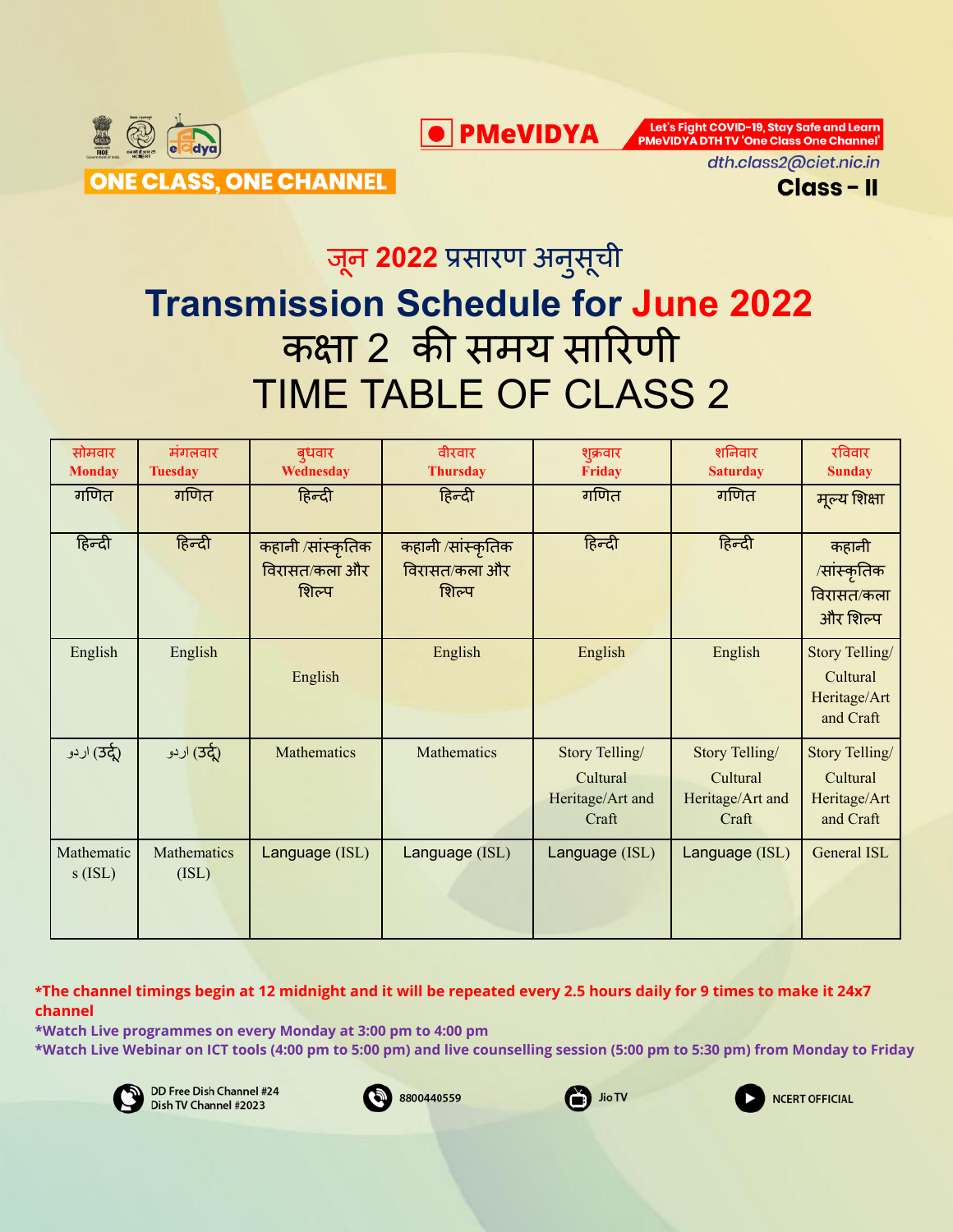

**O** PMeVIDYA

Let's Fight COVID-19, Stay Safe and Learn PMeVIDYA DTH TV 'One Class One Channel'

dth.class2@ciet.nic.in



| <b>Subject</b>       | <b>Title of the Topic</b>    | <b>Medium</b> | <b>Duration</b> |
|----------------------|------------------------------|---------------|-----------------|
|                      |                              |               |                 |
|                      | 01 June2022                  |               |                 |
| <b>Story Telling</b> | एक अनेक और एकता              | Hindi         | 00:06:58        |
| हिन्दी(रिमझिम)       | पाठ -5:दोस्त की मदद          | Hindi         | 00:16:49        |
| Language             | <b>IDGAAH</b>                | Hindi         | 0:28:18         |
| English(Marigold)    | Unit 5: Funny Bunny          | English       | 00:23:04        |
| <b>Mathematics</b>   | Chp-5:Patterns               | English       | 00:21:35        |
| Hindi (ISL)          | पाठ -५:दोस्त की मदद          | Sign Language | 00:09:15        |
| English (ISL)        | Chapter 5: Mohan, The Potter | Sign Language | 00:09:16        |
| English (ISL)        | Unit-5: Funny Bunny          | Sign Language | 00:10:01        |
| General (CWSN)       | <mark>बहाद</mark> ुर बितो    | Sign Language | 0:09:08         |
|                      |                              |               |                 |
|                      | 0.0110000                    |               |                 |

| 02 June2022        |                     |               |          |  |  |
|--------------------|---------------------|---------------|----------|--|--|
| हिन्दी(रिमझिम)     | पाठ -5:दोस्त की मदद | Hindi         | 00:16:49 |  |  |
| हिन्दी             | लालच का फल          | Hindi         | 00:17:46 |  |  |
| English (Marigold) | Unit 5: Funny Bunny | English       | 00:23:04 |  |  |
| <b>Mathematics</b> | Chp-5:Patterns      | English       | 00:21:35 |  |  |
| General (CWSN)     | कोई ला के मुझे दे   | Sign Language | 00:03:54 |  |  |

\*The channel timings begin at 12 midnight and it will be repeated every 2.5 hours daily for 9 times to make it 24x7 **channel**

**\*Watch Live programmes on every Monday at 3:00 pm to 4:00 pm**

**\*Watch Live Webinar on ICT tools (4:00 pm to 5:00 pm) and live counselling session (5:00 pm to 5:30 pm) from Monday to Friday**







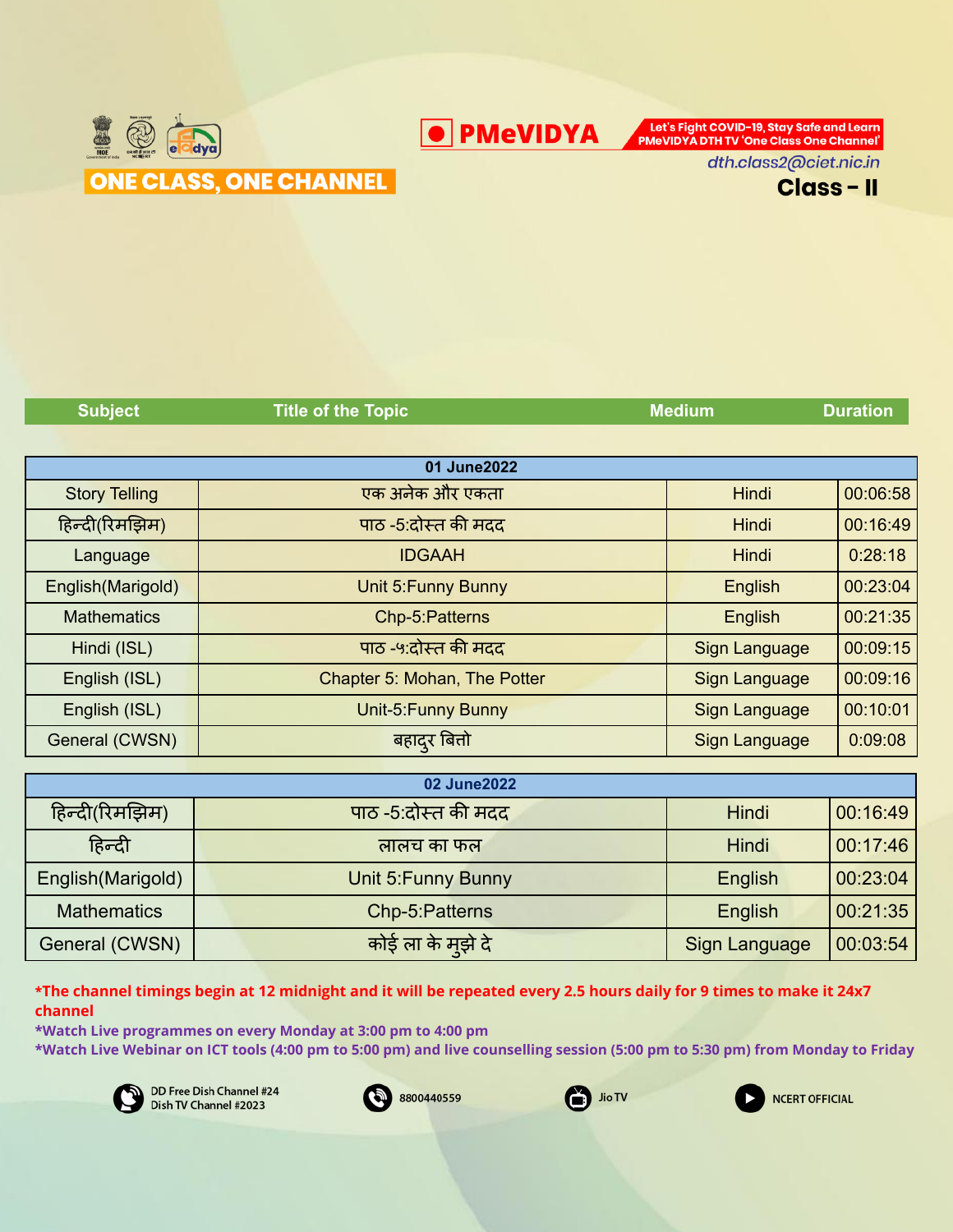



dth.class2@ciet.nic.in

#### **Class-II**

| Hindi (ISL)    | पाठ -५:दोस्त की मदद                        | Sign Language        | 00:09:15 |
|----------------|--------------------------------------------|----------------------|----------|
| कला और शिल्प   | <b>Toys from Trash: Climbing Butterfly</b> | <b>Hindi</b>         | 0:01:59  |
| English (ISL)  | Chapter 5: Mohan, The Potter               | Sign Language        | 00:09:16 |
| English (ISL)  | Unit-5: Funny Bunny                        | <b>Sign Language</b> | 00:10:01 |
| General (CWSN) | इंदगाह                                     | Sign Language        | 00:29:53 |

| 03 June2022        |                                     |                      |          |  |
|--------------------|-------------------------------------|----------------------|----------|--|
| गणित               | पाठ -5:पैटर्न                       | Hindi                | 00:21:34 |  |
| कला और शिल्प       | <b>Toys from Trash: Aeolian Top</b> | Hindi                | 0:01:04  |  |
| हिन्दी(रिमझिम)     | पाठ -5:दोस्त की मदद                 | Hindi                | 00:16:49 |  |
| English (Marigold) | Unit-5: Funny Bunny                 | English              | 00:22:11 |  |
| कला शिक्षा         | बिल्ली का पंजा                      | Hindi                | 00:17:56 |  |
| Hindi (ISL)        | पाठ -५:दोस्त की मदद                 | <b>Sign Language</b> | 00:09:15 |  |
| English (ISL)      | Chapter 5: Mohan, The Potter        | <b>Sign Language</b> | 00:09:16 |  |
| Language           | <b>IDGAAH</b>                       | Hindi                | 0:28:18  |  |
| English (ISL)      | Unit-5: Funny Bunny                 | Sign Language        | 00:10:01 |  |

| 04 June2022       |                              |                      |          |  |
|-------------------|------------------------------|----------------------|----------|--|
| गणित              | पाठ -5:पैटर्न                | <b>Hindi</b>         | 00:21:34 |  |
| हिन्दी(रिमझिम)    | पाठ -5:दोस्त की मदद          | <b>Hindi</b>         | 00:16:49 |  |
| कला शिक्षा        | बिल्ली का पंजा               | Hindi                | 00:17:56 |  |
| English(Marigold) | Unit-5: Funny Bunny          | English              | 00:22:11 |  |
| Hindi (ISL)       | पाठ -५:दोस्त की मदद          | <b>Sign Language</b> | 00:09:15 |  |
| English (ISL)     | Chapter 5: Mohan, The Potter | Sign Language        | 00:09:16 |  |

\*The channel timings begin at 12 midnight and it will be repeated every 2.5 hours daily for 9 times to make it 24x7 **channel**

**\*Watch Live programmes on every Monday at 3:00 pm to 4:00 pm**

**\*Watch Live Webinar on ICT tools (4:00 pm to 5:00 pm) and live counselling session (5:00 pm to 5:30 pm) from Monday to Friday**







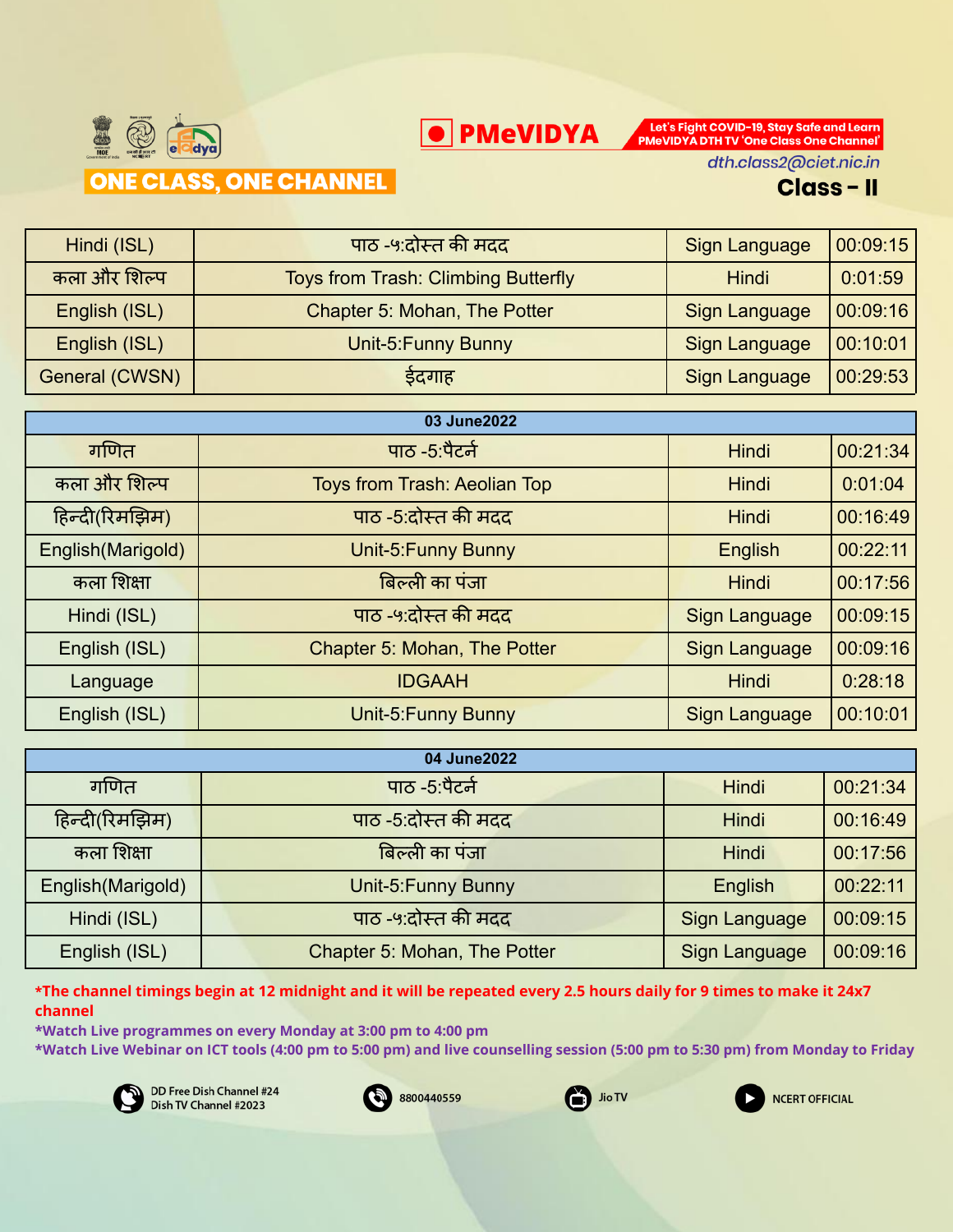



dth.class2@ciet.nic.in

#### **Class-II**

| सामान्य               | ईदगाह                       | <b>Hindi</b>         | 00:28:18 |
|-----------------------|-----------------------------|----------------------|----------|
| English (ISL)         | Unit-5: Funny Bunny         | <b>Sign Language</b> | 00:10:01 |
|                       |                             |                      |          |
|                       | 05 June2022                 |                      |          |
| हिन्दी                | अपनी अपनी चौखट: चंद का चाँद | <b>Hindi</b>         | 0.58.48  |
| <b>Art and Craft</b>  | Tarram Tu $-1$              | <b>Hindi</b>         | 0:22:58  |
| General(CWSN)         | I have a dream              | English              | 0:06:49  |
| सामान्य               | Bablu Ki Naav               | <b>Hindi</b>         | 00:21:10 |
| <b>Social Science</b> | <b>Hand Wash</b>            | <b>Hindi</b>         | 00:02:47 |
| सामान्य               | जाद्ई किताब                 | Hindi                | 00:15:55 |
| सामान्य               | खेल पिटारा                  | Hindi                | 00:14:57 |

| 06 June2022          |                                             |                |          |  |
|----------------------|---------------------------------------------|----------------|----------|--|
| गणित                 | पाठ -5:पैटर्न                               | <b>Hindi</b>   | 00:21:34 |  |
| हिन्दी(रिमझिम)       | पाठ -5:दोस्त की मदद                         | <b>Hindi</b>   | 00:16:49 |  |
| कला और शिल्प         | <b>Toys from Trash: Balancing Butterfly</b> | Hindi          | 0:01:30  |  |
| English (Marigold)   | Unit -5:Zoo Manners                         | <b>English</b> | 00:24:17 |  |
| <b>Urdu</b>          | باروف اي تباجي                              | <b>Urdu</b>    | 0:34:16  |  |
| <b>Story Telling</b> | अकल बड़ी या पंछ                             | Hindi          | 00:02:01 |  |
| Maths (ISL)          | Chp-5:Patterns                              | English        | 00:42:57 |  |

|                      | 07 June2022         |       |          |  |  |  |
|----------------------|---------------------|-------|----------|--|--|--|
| गणित                 | पाठ -5.पैटर्न       | Hindi | 00:21:34 |  |  |  |
| <b>Story Telling</b> | अकल बड़ी या पूंछ    | Hindi | 00:02:01 |  |  |  |
| हिन्दी(रिमझिम)       | पाठ -5:दोस्त की मदद | Hindi | 00:16:49 |  |  |  |

\*The channel timings begin at 12 midnight and it will be repeated every 2.5 hours daily for 9 times to make it 24x7 **channel**

**\*Watch Live programmes on every Monday at 3:00 pm to 4:00 pm**

**\*Watch Live Webinar on ICT tools (4:00 pm to 5:00 pm) and live counselling session (5:00 pm to 5:30 pm) from Monday to Friday**







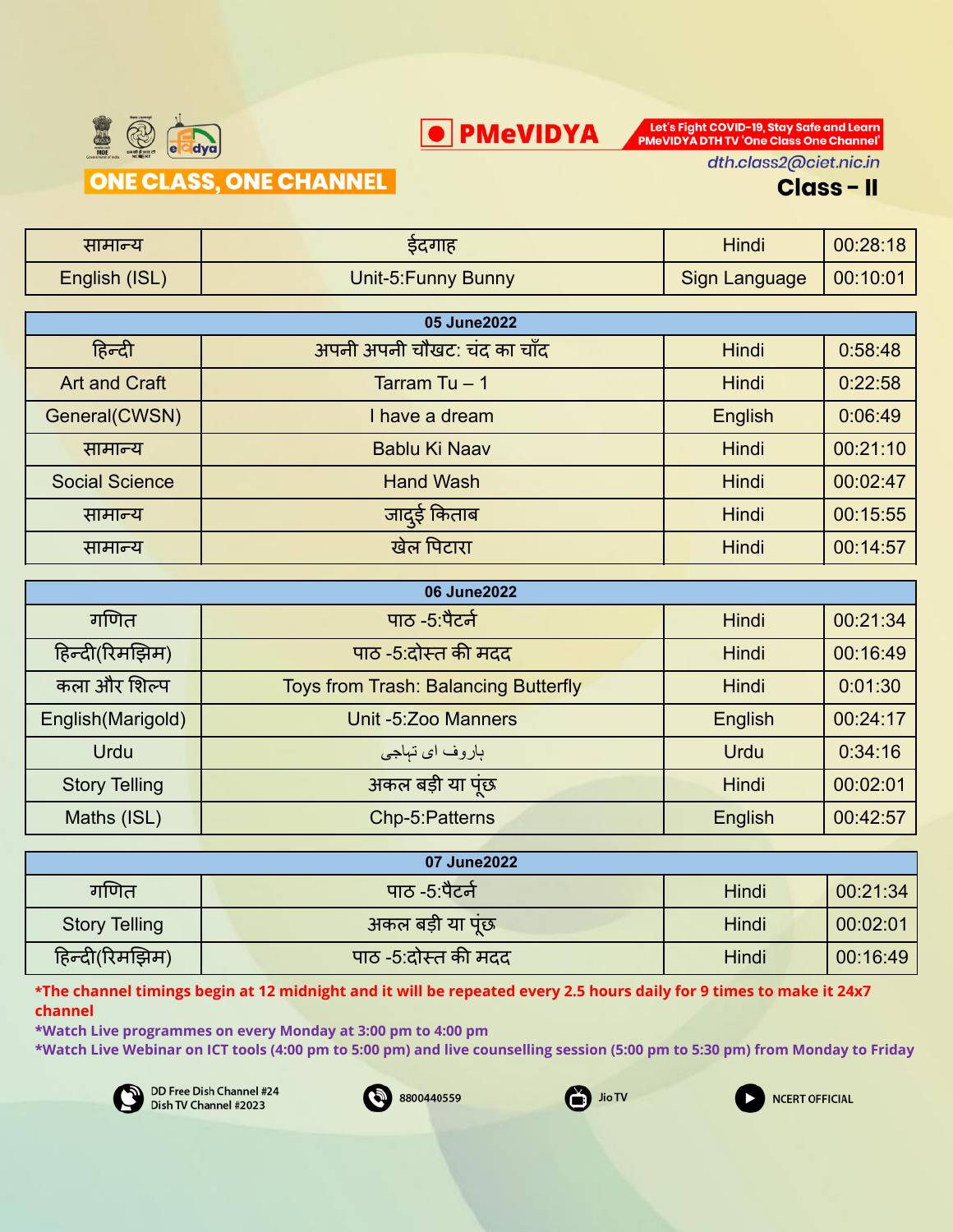

PMeVIDYA DTH TV 'One Class One Channel' dth.class2@ciet.nic.in

Let's Fight COVID-19, Stay Safe and Learn

**Class-II** 

| English (Marigold) | Unit -5: Zoo Manners           | English      | 00:24:17 |
|--------------------|--------------------------------|--------------|----------|
| <b>Urdu</b>        | ہاروف ا <i>ی</i> تہاجی         | Urdu         | 0:34:16  |
| कला और शिल्प       | Toys from Trash: Chit Chat Cup | <b>Hindi</b> | 0:02:00  |
| Maths (ISL)        | Chp-5: Patterns                | English      | 00:42:57 |

O PMeVIDYA

| 08 June2022          |                                |                      |          |  |
|----------------------|--------------------------------|----------------------|----------|--|
| हिन्दी(रिमझिम)       | पाठ -5:दोस्त की मदद            | Hindi                | 00:16:49 |  |
| कला और शिल्प         | Toys from Trash: Babloo's Boat | <b>Hindi</b>         | 0:04:42  |  |
| English (Marigold)   | Unit-5:Zoo Manners             | English              | 00:25:18 |  |
| <b>Art and Craft</b> | Tarram Tu $-1$                 | <b>Hindi</b>         | 0:22:58  |  |
| <b>Mathematics</b>   | Chp-5:Patterns                 | English              | 00:21:35 |  |
| Hindi (ISL)          | पाठ -५:दोस्त की मदद            | <b>Sign Language</b> | 00:09:15 |  |
| General              | व्यक्तिगत सुरक्षा              | <b>Hindi</b>         | 0:17:02  |  |
| English (ISL)        | Chapter 5: Mohan, The Potter   | Sign Language        | 00:09:16 |  |
| English (ISL)        | Unit-5: Funny Bunny            | <b>Sign Language</b> | 00:10:01 |  |

| 09 June2022        |                              |               |          |  |
|--------------------|------------------------------|---------------|----------|--|
| हिन्दी(रिमझिम)     | पाठ -5:दोस्त की मदद          | <b>Hindi</b>  | 00:16:49 |  |
| सामान्य            | ताज महल                      | <b>Hindi</b>  | 00:10:07 |  |
| English (Marigold) | Unit-5:Zoo Manners           | English       | 00:25:18 |  |
| Art and Craft      | Tarram Tu $-2$               | <b>Hindi</b>  | 0:22:01  |  |
| <b>Mathematics</b> | Chp-5:Patterns               | English       | 00:21:35 |  |
| Hindi (ISL)        | पाठ -५:दोस्त की मदद          | Sign Language | 00:09:15 |  |
| English (ISL)      | Chapter 5: Mohan, The Potter | Sign Language | 00:09:16 |  |

\*The channel timings begin at 12 midnight and it will be repeated every 2.5 hours daily for 9 times to make it 24x7 **channel**

**\*Watch Live programmes on every Monday at 3:00 pm to 4:00 pm**

**\*Watch Live Webinar on ICT tools (4:00 pm to 5:00 pm) and live counselling session (5:00 pm to 5:30 pm) from Monday to Friday**







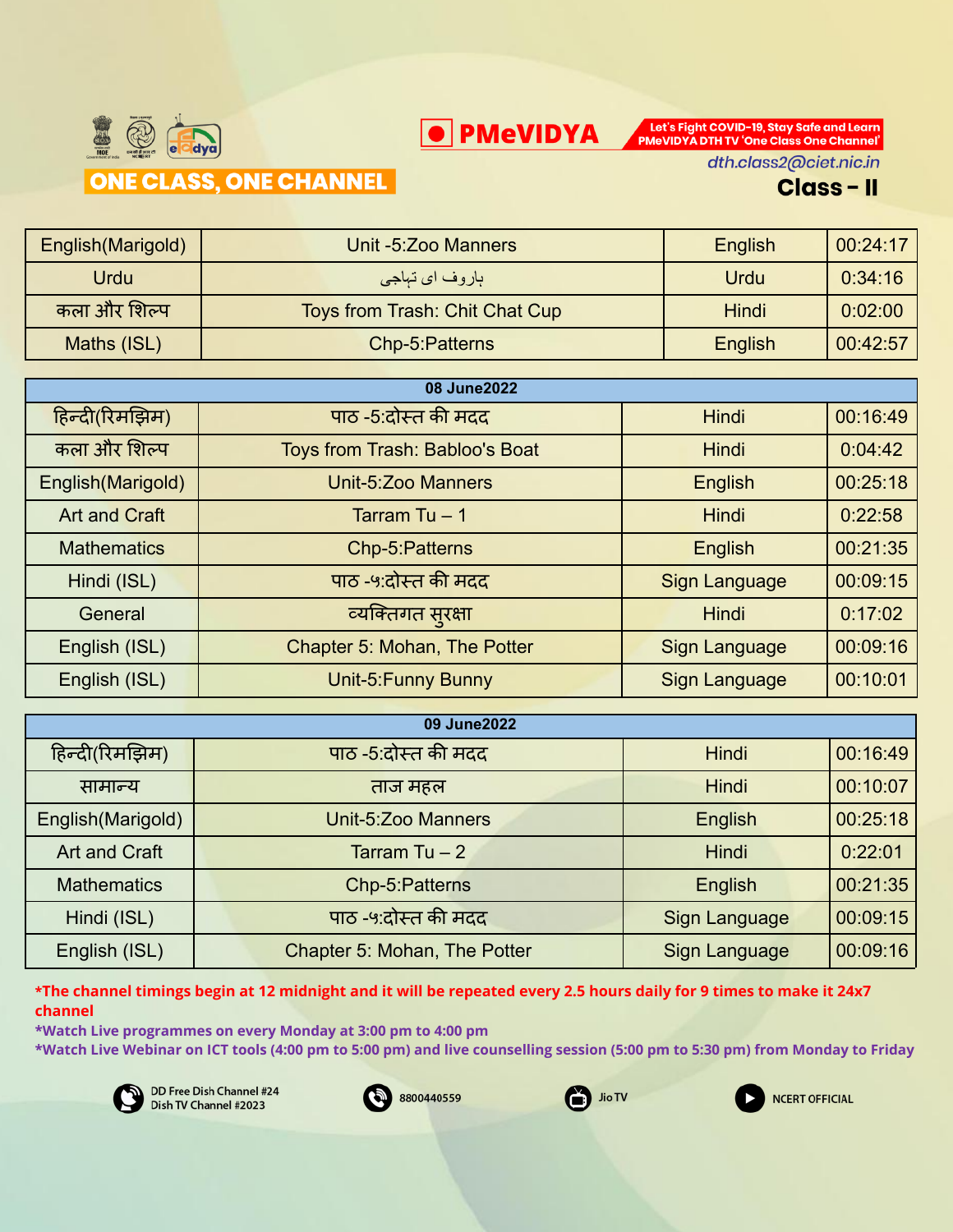



dth.class2@ciet.nic.in

#### **Class-II**

| English (ISL)        | Unit-5: Funny Bunny          | Sign Language        | 00:10:01 |
|----------------------|------------------------------|----------------------|----------|
|                      |                              |                      |          |
|                      | <b>10 June2022</b>           |                      |          |
| गणित                 | पाठ -5:पैटर्न                | <b>Hindi</b>         | 00:20:49 |
| हिन्दी               | ठंडी रोटी                    | <b>Hindi</b>         | 00:03:19 |
| हिन्दी(रिमझिम)       | पाठ -5:दोस्त की मदद          | <b>Hindi</b>         | 00:24:00 |
| कला और शिल्प         | सींखे खिलोने बनाना           | <b>Hindi</b>         | 0:10:25  |
| English(Raindrops)   | Chapter 5: Mohan, The Potter | English              | 00:16:29 |
| <b>Art and Craft</b> | Tarram Tu – 3                | <b>Hindi</b>         | 0.21.54  |
| Hindi (ISL)          | पाठ -५:दोस्त की मदद          | Sign Language        | 00:09:15 |
| English (ISL)        | Chapter 5: Mohan, The Potter | <b>Sign Language</b> | 00:09:16 |
| <b>Story Telling</b> | Meena - 10 Take care of Girl | <b>Hindi</b>         | 00:12:12 |
| English (ISL)        | Unit-5: Funny Bunny          | <b>Sign Language</b> | 00:10:01 |
|                      |                              |                      |          |

| <b>11 June2022</b>   |                                |                      |          |
|----------------------|--------------------------------|----------------------|----------|
| गणित                 | पाठ -5:पैटर्न                  | <b>Hindi</b>         | 00:20:49 |
| कला और शिल्प         | Toys from Trash: Babloo's Boat | <b>Hindi</b>         | 0.04:42  |
| हिन्दी(रिमझिम)       | पाठ -5:दोस्त की मदद            | <b>Hindi</b>         | 00:24:00 |
| <b>Story Telling</b> | नमक का व्यापारी                | <b>Hindi</b>         | 00:08:23 |
| English(Raindrops)   | Chapter 5: Mohan, The Potter   | English              | 00:16:29 |
| <b>Art and Craft</b> | Tarram Tu $-4$                 | Hindi                | 0:24:03  |
| Hindi (ISL)          | पाठ -५:दोस्त की मदद            | Sign Language        | 00:09:15 |
| English (ISL)        | Chapter 5: Mohan, The Potter   | Sign Language        | 00:09:16 |
| English (ISL)        | Unit-5: Funny Bunny            | <b>Sign Language</b> | 00:10:01 |

\*The channel timings begin at 12 midnight and it will be repeated every 2.5 hours daily for 9 times to make it 24x7 **channel**

**\*Watch Live programmes on every Monday at 3:00 pm to 4:00 pm**

**\*Watch Live Webinar on ICT tools (4:00 pm to 5:00 pm) and live counselling session (5:00 pm to 5:30 pm) from Monday to Friday**







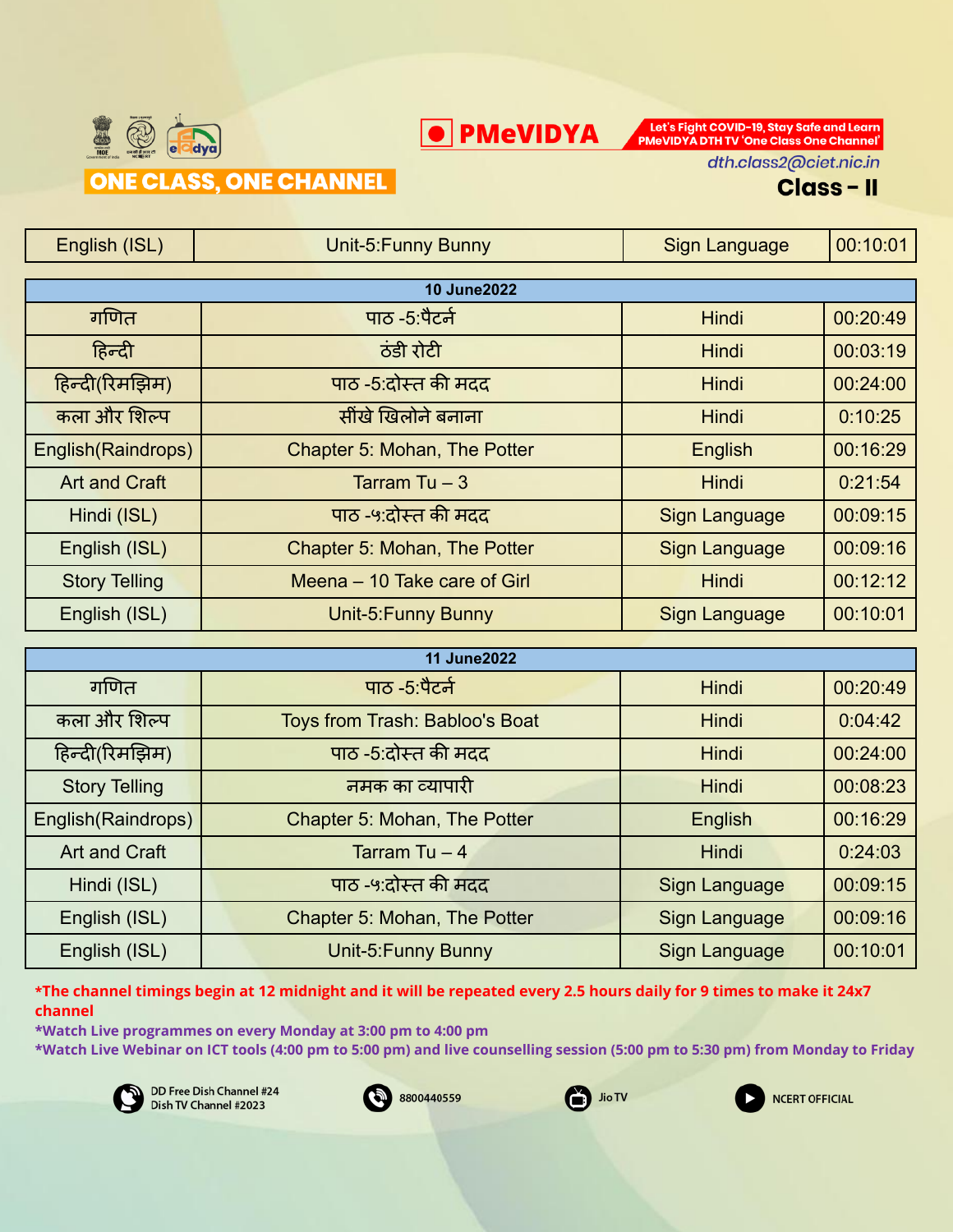



dth.class2@ciet.nic.in

#### **Class-II**

| Hindi (ISL)          | पाठ -५:दोस्त की मदद           | <b>Sign Language</b> | 00:09:15 |
|----------------------|-------------------------------|----------------------|----------|
|                      |                               |                      |          |
|                      | <b>12 June2022</b>            |                      |          |
| सामान्य              | सनीता की पहिया कर्सी          | <b>Hindi</b>         | 00:12:11 |
| हिन्दी               | लालच का फल                    | <b>Hindi</b>         | 00:17:46 |
| <b>Story Telling</b> | Domi Ki Chapplen -1           | Hindi                | 0:12:46  |
| <b>Story Telling</b> | Ek anek aur ekta              | Hindi                | 0:06:58  |
| General (CWSN)       | <b>Chuskit goes to School</b> | Sign Language        | 00:07:53 |
| Language             | तोड़ती पत्थर                  | Hindi                | 0:04:13  |
| सामान्य              | दान का हिसाब                  | Hindi                | 00:16:30 |
| <b>Story Telling</b> | हदहद                          | Hindi                | 00:25:50 |
| General (CWSN)       | <b>Chuskit goes to School</b> | <b>Sign Language</b> | 00:07:53 |
| Language             | Dan Ka Hisab                  | Hindi                | 0:16:30  |
| Language             | आः धरती कितना देती है 01      | Hindi                | 00:07:58 |
|                      |                               |                      |          |

| <b>13 June2022</b> |                              |               |          |
|--------------------|------------------------------|---------------|----------|
| General (CWSN)     | कोई ला के म्इ़ो दे           | Sign Language | 00:03:54 |
| गणित               | पाठ -5 पैटर्न                | <b>Hindi</b>  | 00:20:49 |
| हिन्दी(रिमझिम)     | पाठ -5:दोस्त की मदद          | <b>Hindi</b>  | 00:24:00 |
| English(Raindrops) | Chapter 5: Mohan, The Potter | English       | 00:16:29 |
| <b>Urdu</b>        | ٻاروف ا <i>ي</i> تٻاجي       | Urdu          | 0:34:16  |
| Maths (ISL)        | Chp-5: Patterns              | English       | 00:42:57 |

\*The channel timings begin at 12 midnight and it will be repeated every 2.5 hours daily for 9 times to make it 24x7 **channel**

**\*Watch Live programmes on every Monday at 3:00 pm to 4:00 pm \*Watch Live Webinar on ICT tools (4:00 pm to 5:00 pm) and live counselling session (5:00 pm to 5:30 pm) from Monday to Friday**







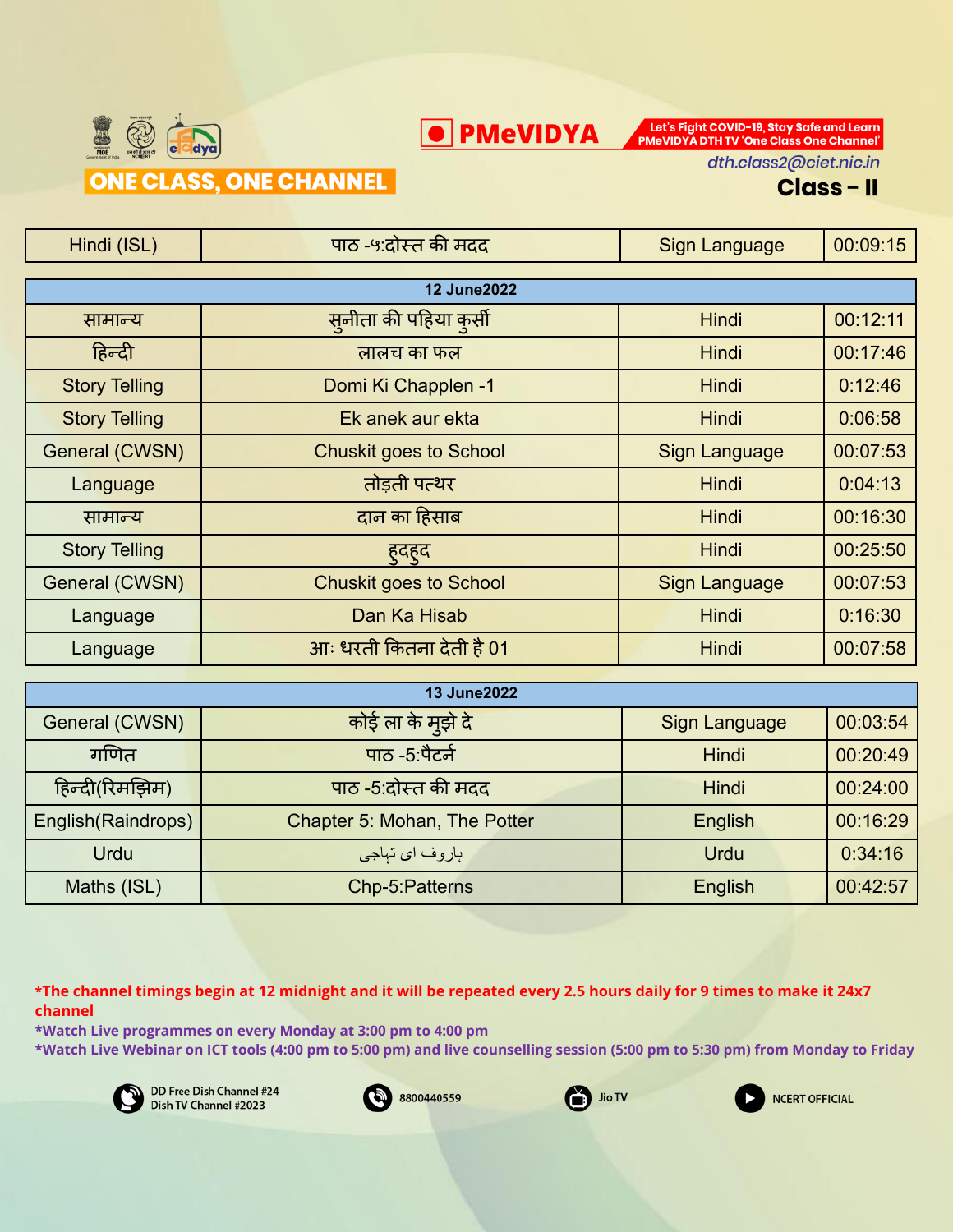



| <b>14 June2022</b> |                                       |                      |          |
|--------------------|---------------------------------------|----------------------|----------|
|                    |                                       |                      |          |
| गणित               | पाठ -5:पैटर्न                         | Hindi                | 00:20:49 |
| हिन्दी(रिमझिम)     | पाठ -5:दोस्त की मदद                   | Hindi                | 00:24:00 |
| कला और शिल्प       | <b>Toys from Trash: Babloo's Boat</b> | <b>Hindi</b>         | 0:04:42  |
| English(Raindrops) | Chapter 5: Mohan, The Potter          | English              | 00:16:29 |
| Urdu               | ٻاروف ا <i>ي</i> تٻاجي                | <b>Urdu</b>          | 0:34:16  |
| Maths (ISL)        | Chp-5:Patterns                        | English              | 00:42:57 |
|                    |                                       |                      |          |
|                    | <b>15 June2022</b>                    |                      |          |
| हिन्दी(रिमझिम)     | पाठ -5:दोस्त की मदद                   | <b>Hindi</b>         | 00:24:00 |
| General (CWSN)     | <b>Chuskit goes to School</b>         | <b>Sign Language</b> | 00:07:53 |
| <b>Mathematics</b> | Chp-5:Patterns                        | English              | 00:21:35 |
| कला और शिल्प       | Tarram Tu $-5$                        | <b>Hindi</b>         | 00:22:22 |

**O** PMeVIDYA

English(Raindrops) Chapter 5: Mohan, The Potter Figlish English 100:16:29

Hindi (ISL) | सिंग पाठ - ५:दोस्त की मदद | Sign Language | 00:09:15

English (ISL) | Unit-6: Rain in Summer (Poem) | Sign Language | 00:05:31

English (ISL) | Unit-6:Mr. Nobody | Sign Language | 00:12:00

सामान्य Bablu Ki Naav Hindi 00:21:10

Hindi (ISL) पाठ-६कालेमेघा पानी दे Sign Language 00:02:15

\*The channel timings begin at 12 midnight and it will be repeated every 2.5 hours daily for 9 times to make it 24x7 **channel**

**\*Watch Live programmes on every Monday at 3:00 pm to 4:00 pm \*Watch Live Webinar on ICT tools (4:00 pm to 5:00 pm) and live counselling session (5:00 pm to 5:30 pm) from Monday to Friday**







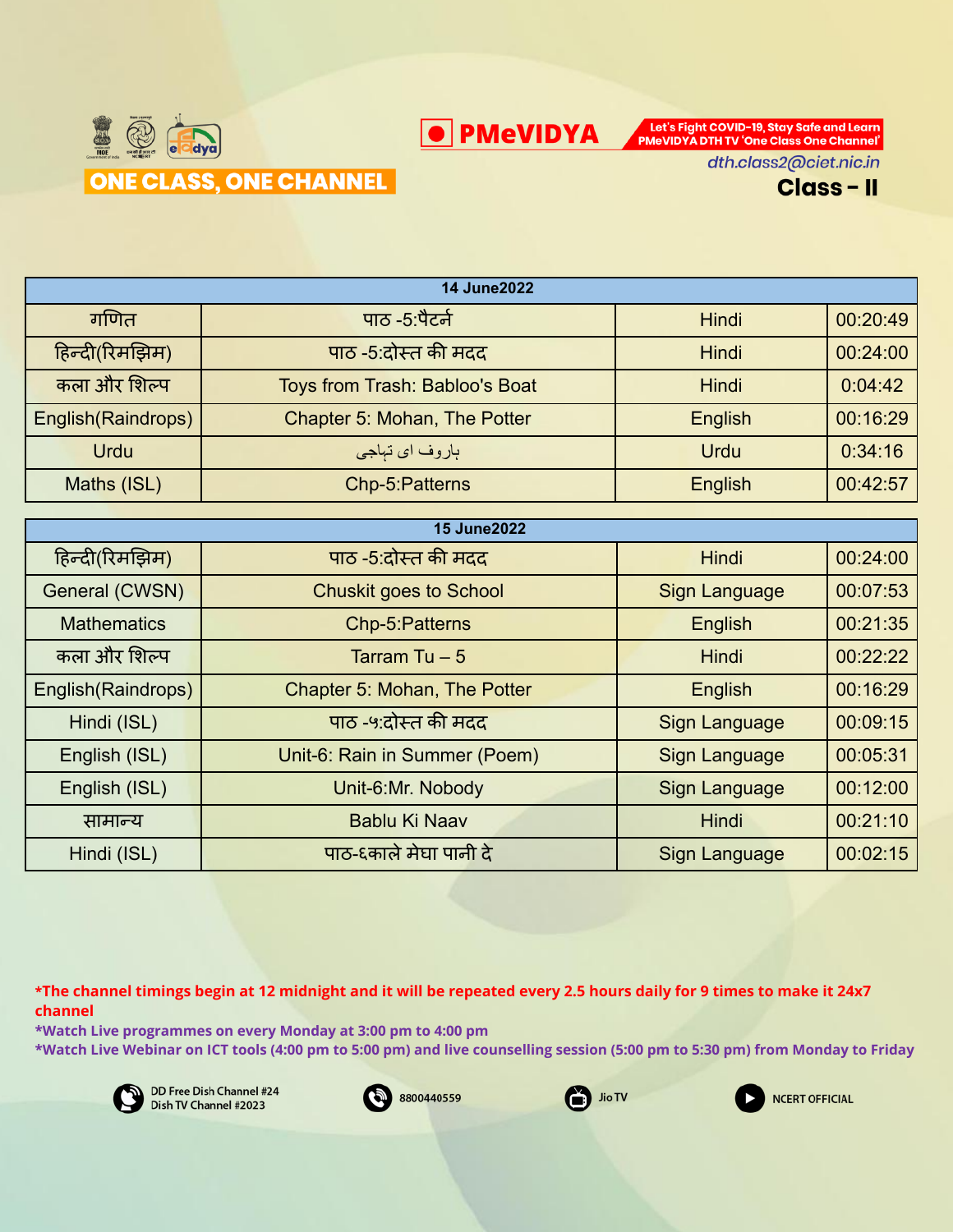



dth.class2@ciet.nic.in

#### **Class-II**

| <b>16 June2022</b> |                                        |                      |          |
|--------------------|----------------------------------------|----------------------|----------|
| हिन्दी(रिमझिम)     | पाठ -5:दोस्त की मदद                    | Hindi                | 00:24:00 |
| हिन्दी             | लालच का फल                             | Hindi                | 00:17:46 |
| <b>Mathematics</b> | Chp-6:Footprints                       | English              | 00:18:58 |
| English (Marigold) | Unit-6: Curlylocks and the three bears | English              | 00:25:23 |
| Hindi (ISL)        | पाठ -५:दोस्त की मदद                    | Sign Language        | 00:09:15 |
| Language           | खेल पिटारा                             | Hindi                | 00:14:57 |
| English (ISL)      | Unit-6: Rain in Summer (Poem)          | <b>Sign Language</b> | 00:05:31 |
| Language           | सनीता की पहिया कुसी                    | <b>Hindi</b>         | 00:12:11 |
| English (ISL)      | Unit-6:Mr. Nobody                      | <b>Sign Language</b> | 00:12:00 |
| Hindi (ISL)        | पाठ-६काले मेघा पानी दे                 | <b>Sign Language</b> | 00:02:15 |

| <b>17 June2022</b>   |                                       |                      |          |
|----------------------|---------------------------------------|----------------------|----------|
| गणित                 | पाठ -6:पैरों के निशान                 | <b>Hindi</b>         | 00:21:57 |
| हिन्दी(रिमझिम)       | पाठ-6:बहत हुआ                         | <b>Hindi</b>         | 00:21:49 |
| कला और शिल्प         | Toys from Trash: Babloo's Boat        | <b>Hindi</b>         | 0:04:42  |
| Social science       | Meena $-6$ too young to Marry         | <b>Hindi</b>         | 0:13:21  |
| English(Marigold)    | Unit-6:Curlylocks and the Three Bears | English              | 00:12:10 |
| हिन्दी               | गुलज़ार बच्चों के साथ                 | <b>Hindi</b>         | 00:12:37 |
| Hindi (ISL)          | पाठ-६काले मेघा पानी दे                | Sign Language        | 00:02:15 |
| English (ISL)        | Unit-6:Mr. Nobody                     | <b>Sign Language</b> | 00:12:00 |
| <b>Story Telling</b> | एक दिन की बादशाहत                     | <b>Hindi</b>         | 00:12:05 |
| English (ISL)        | Unit-6: Rain in Summer (Poem)         | <b>Sign Language</b> | 00:05:31 |

\*The channel timings begin at 12 midnight and it will be repeated every 2.5 hours daily for 9 times to make it 24x7 **channel**

**\*Watch Live programmes on every Monday at 3:00 pm to 4:00 pm \*Watch Live Webinar on ICT tools (4:00 pm to 5:00 pm) and live counselling session (5:00 pm to 5:30 pm) from Monday to Friday**







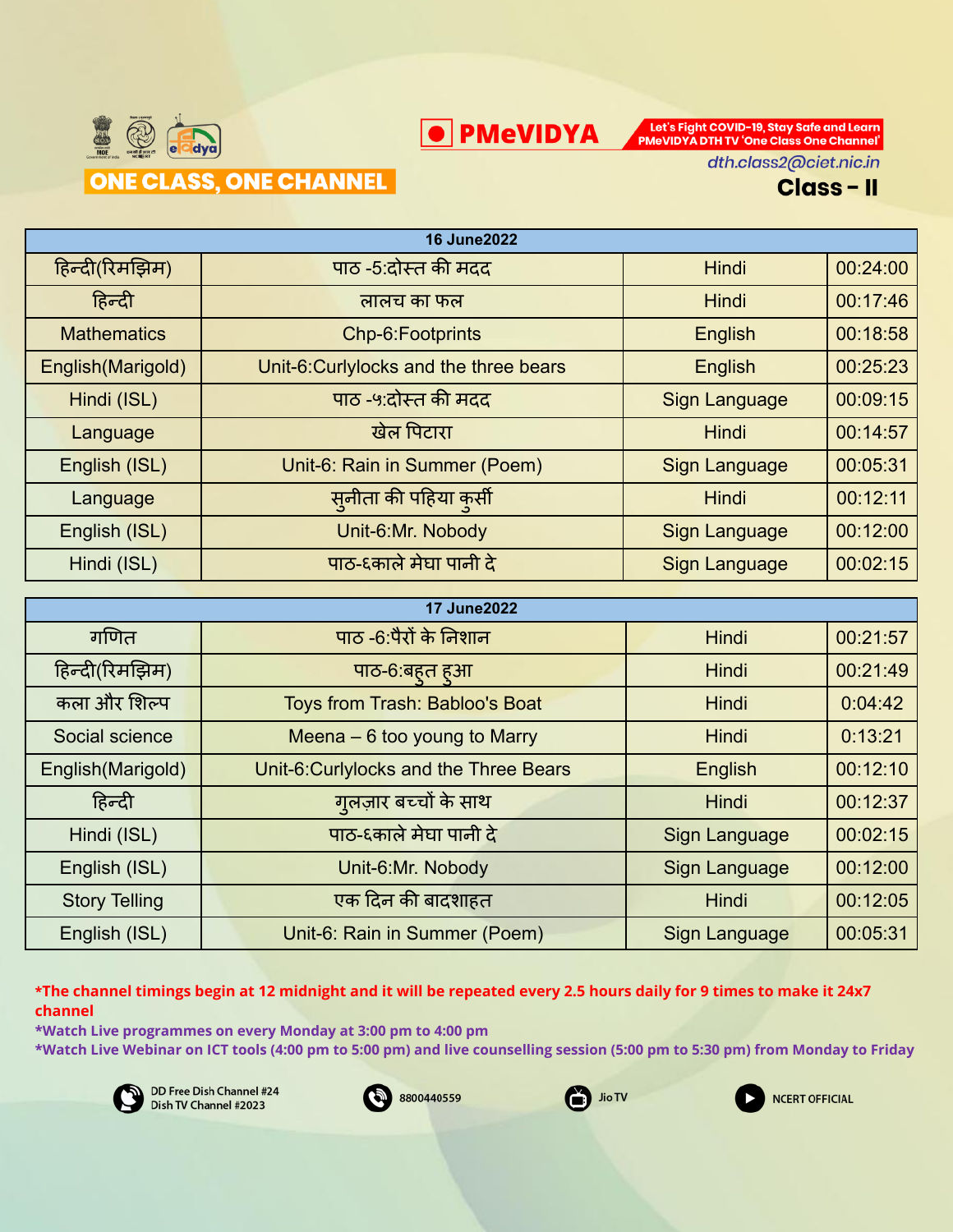



dth.class2@ciet.nic.in

#### **Class-II**

| General              | Homophones                             | English              | 00:22:51 |
|----------------------|----------------------------------------|----------------------|----------|
| Hindi (ISL)          | पाठ-६काले मेघा पानी दे                 | <b>Sign Language</b> | 00:02:15 |
|                      |                                        |                      |          |
|                      | <b>18 June2022</b>                     |                      |          |
| गणित                 | पाठ -6:पैरों के निशान                  | <b>Hindi</b>         | 00:21:57 |
| हिन्दी(रिमझिम)       | पाठ-6:बहुत हुआ                         | <b>Hindi</b>         | 00:21:49 |
| <b>Story Telling</b> | नमक का व्यापारी                        | <b>Hindi</b>         | 00:08:23 |
| कला और शिल्प         | सींखे खिलोने बनाना                     | <b>Hindi</b>         | 0:10:25  |
| English (Marigold)   | Unit-6: Curlylocks and the three bears | English              | 00:25:23 |
| English (ISL)        | Unit-6:Mr. Nobody                      | <b>Sign Language</b> | 00:12:00 |
| General (CWSN)       | Idgaah                                 | <b>Sign Language</b> | 00:29:53 |
| English (ISL)        | Unit-6: Rain in Summer (Poem)          | <b>Sign Language</b> | 00:05:31 |
| कला और शिल्प         | <b>Lion and Little Red Blood</b>       | <b>Hindi</b>         | 0:05:39  |
| Hindi (ISL)          | पाठ-६काले मेघा पानी दे                 | <b>Sign Language</b> | 00:02:15 |
|                      |                                        |                      |          |

| <b>19 June2022</b> |                                                   |               |          |
|--------------------|---------------------------------------------------|---------------|----------|
| General            | <b>Classification for foundational Numeracy-2</b> | English       | 0:30:30  |
| कला और शिल्प       | सींखे खिलोने बनाना                                | Hindi         | 0:10:25  |
| General            | Rhyming words-1                                   | English       | 0:14:40  |
| हिन्दी             | गोद लिए दादाजी                                    | Hindi         | 00:18:44 |
| कला शिक्षा         | बिल्ली का पंजा                                    | Hindi         | 00:17:56 |
| General            | <b>Colours Around Us</b>                          | Hindi         | 0:14:25  |
| General (CWSN)     | ईदगाह                                             | Sign Language | 00:29:53 |

\*The channel timings begin at 12 midnight and it will be repeated every 2.5 hours daily for 9 times to make it 24x7 **channel**

**\*Watch Live programmes on every Monday at 3:00 pm to 4:00 pm \*Watch Live Webinar on ICT tools (4:00 pm to 5:00 pm) and live counselling session (5:00 pm to 5:30 pm) from Monday to Friday**







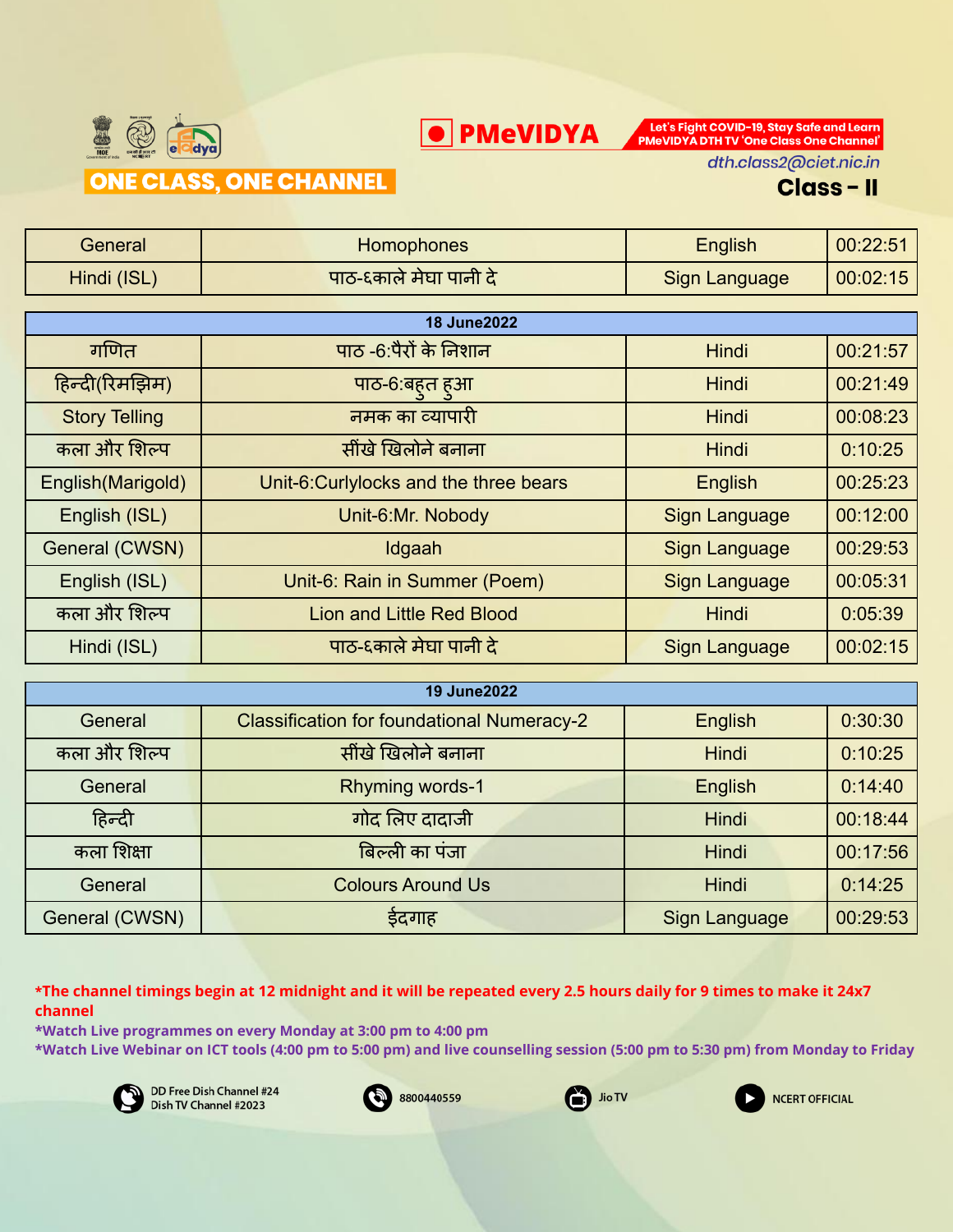**O** PMeVIDYA

Let's Fight COVID-19, Stay Safe and Learn PMeVIDYA DTH TV 'One Class One Channel'



dth.class2@ciet.nic.in



| <b>20 June 2022</b> |                        |              |          |
|---------------------|------------------------|--------------|----------|
| गणित                | पाठ -6:पैरों के निशान  | <b>Hindi</b> | 00:21:57 |
| हिन्दी(रिमझिम)      | पाठ-6:बहत हुआ          | <b>Hindi</b> | 00:21:49 |
| English (Marigold)  | Unit 6:Mr. Nobody      | English      | 00:15:07 |
| कला और शिल्प        | Tarram Tu $-6$         | <b>Hindi</b> | 00:22:54 |
| <b>Urdu</b>         | ٻاروف ا <i>ي</i> تٻاجي | <b>Urdu</b>  | 0:34:16  |
| Maths (ISL)         | Chp-6: Footprints      | English      | 00:26:41 |

| 21 June 2022         |                       |               |          |
|----------------------|-----------------------|---------------|----------|
| गणित                 | पाठ -6:पैरों के निशान | <b>Hindi</b>  | 00:21:57 |
| <b>Story Telling</b> | Meena $-5$            | <b>Hindi</b>  | 00:12:15 |
| <b>Story Telling</b> | खेल खेल में           | <b>Hindi</b>  | 00:06:31 |
| हिन्दी(रिमझिम)       | पाठ-6:बहत हुआ         | <b>Hindi</b>  | 00:21:49 |
| General (CWSN)       | बहादुर बित्तो         | Sign Language | 00:09:08 |
| English (Marigold)   | Unit 6:Mr. Nobody     | English       | 00:15:07 |
| कला और शिल्प         | Tarram Tu $-7$        | <b>Hindi</b>  | 00:23:24 |
| Maths (ISL)          | Chp-6: Footprints     | English       | 00:26:41 |

\*The channel timings begin at 12 midnight and it will be repeated every 2.5 hours daily for 9 times to make it 24x7 **channel**

**\*Watch Live programmes on every Monday at 3:00 pm to 4:00 pm \*Watch Live Webinar on ICT tools (4:00 pm to 5:00 pm) and live counselling session (5:00 pm to 5:30 pm) from Monday to Friday**







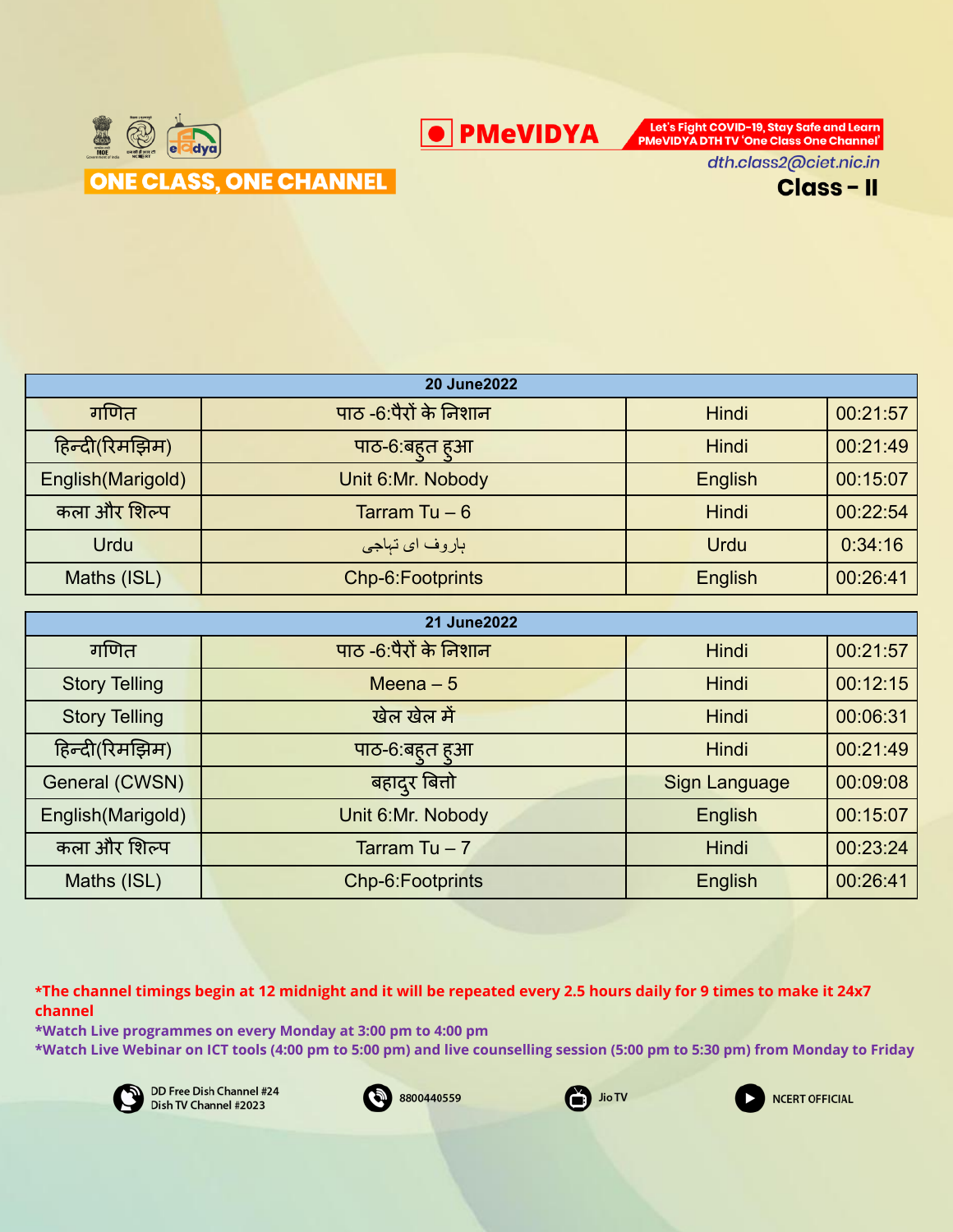



dth.class2@ciet.nic.in

**Class-II** 

| <b>22 June 2022</b>  |                                        |                      |          |
|----------------------|----------------------------------------|----------------------|----------|
| हिन्दी(रिमझिम)       | पाठ-6:बहत हुआ                          | Hindi                | 00:21:49 |
| <b>Story Telling</b> | खेल खेल में                            | Hindi                | 00:06:31 |
| <b>Mathematics</b>   | Chp-6:Footprints                       | English              | 00:18:58 |
| General              | <b>Listening Activity</b>              | English              | 00:17:36 |
| English (Marigold)   | Unit-6:Mr. Nobody                      | English              | 00:13:10 |
| Hindi (ISL)          | पाठ-६काले मेघा पानी दे                 | <b>Sign Language</b> | 00:02:15 |
| English (ISL)        | Unit-6: Rain in Summer (Poem)          | Sign Language        | 00:05:31 |
| General (CWSN)       | <b>Chuskit goes to School</b>          | Sign Language        | 00:07:53 |
| English (ISL)        | Unit-6: Curlylocks and the Three Bears | <b>Sign Language</b> | 00:09:45 |
| General (CWSN)       | ईदगाह                                  | <b>Sign Language</b> | 00:29:53 |
| Hindi (ISL)          | पाठ-६ बहुत हुआ                         | <b>Sign Language</b> | 00:09:35 |

| <b>23 June 2022</b> |                                        |                      |          |
|---------------------|----------------------------------------|----------------------|----------|
| हिन्दी(रिमझिम)      | पाठ-6:बहत हुआ                          | Hindi                | 00:21:49 |
| कला और शिल्प        | <b>Toys from Trash: Monkey Acrobat</b> | <b>Hindi</b>         | 0:01:31  |
| English(Marigold)   | Unit-6:Mr. Nobody                      | English              | 00:13:10 |
| General             | Rhyming words-2                        | English              | 0:32:03  |
| <b>Mathematics</b>  | Chp-6: Footprints                      | English              | 00:18:58 |
| Hindi (ISL)         | पाठ-६काले मेघा पानी दे                 | <b>Sign Language</b> | 00:02:15 |
| English (ISL)       | Unit-6: Rain in Summer (Poem)          | <b>Sign Language</b> | 00:05:31 |
| कला और शिल्प        | सींखे खिलोने बनाना                     | Hindi                | 0:10:25  |
| English (ISL)       | Unit-6: Curlylocks and the Three Bears | <b>Sign Language</b> | 00:09:45 |

\*The channel timings begin at 12 midnight and it will be repeated every 2.5 hours daily for 9 times to make it 24x7 **channel**

**\*Watch Live programmes on every Monday at 3:00 pm to 4:00 pm \*Watch Live Webinar on ICT tools (4:00 pm to 5:00 pm) and live counselling session (5:00 pm to 5:30 pm) from Monday to Friday**







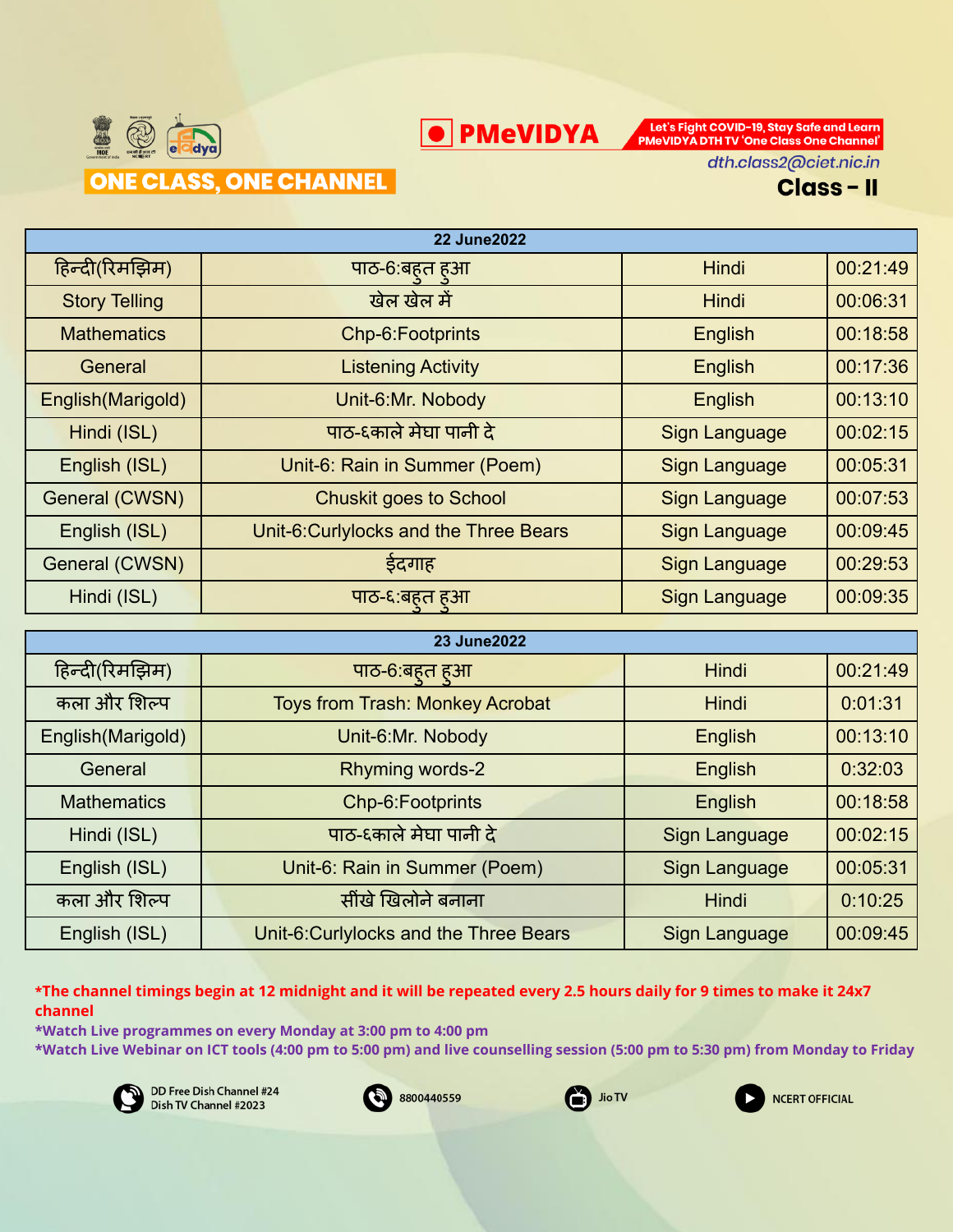



dth.class2@ciet.nic.in

### **Class-II**

| <b>Story Telling</b>  | एक दिन की बादशाहत                                                                                                             | <b>Hindi</b>                | 00:12:05 |
|-----------------------|-------------------------------------------------------------------------------------------------------------------------------|-----------------------------|----------|
| Hindi (ISL)           | पाठ-६:बहत हुआ                                                                                                                 | Sign Language               | 00:09:35 |
|                       |                                                                                                                               |                             |          |
|                       | <b>24 June2022</b>                                                                                                            |                             |          |
| गणित                  | पाठ -6: पैरों के निशान                                                                                                        | <b>Hindi</b>                | 00:17:33 |
| <b>Story Telling</b>  | Meena $-5$                                                                                                                    | <b>Hindi</b>                | 0:12:15  |
| हिन्दी(रिमझिम)        | पाठ -6:बहुत हुआ                                                                                                               | <b>Hindi</b>                | 00:22:34 |
| <b>Social Science</b> | <b>Hand Wash</b>                                                                                                              | <b>Hindi</b>                | 0:02:47  |
| English(Marigold)     | Unit-6:Curlylocks and the three bears                                                                                         | <b>English</b>              | 00:25:23 |
| <b>Art and Craft</b>  | Tarram Tu $-9$                                                                                                                | <b>Hindi</b>                | 00:22:43 |
| General(CWSN)         | I have a dream                                                                                                                | English                     | 00:06:49 |
| Hindi (ISL)           | पाठ-६काले मेघा पानी दे                                                                                                        | <b>Sign Language</b>        | 00:02:15 |
| English (ISL)         | Unit-6: Rain in Summer (Poem)                                                                                                 | <b>Sign Language</b>        | 00:05:31 |
| English (ISL)         | Unit-6: Curlylocks and the Three Bears                                                                                        | <b>Sign Language</b>        | 00:09:45 |
| Hindi (ISL)           | पाठ-६:बहत हुआ                                                                                                                 | <b>Sign Language</b>        | 00:09:35 |
|                       |                                                                                                                               |                             |          |
| <b>25 June 2022</b>   |                                                                                                                               |                             |          |
| $-$                   | $\frac{1}{1}$ $\frac{1}{1}$ $\frac{1}{1}$ $\frac{1}{1}$ $\frac{1}{1}$ $\frac{1}{1}$ $\frac{1}{1}$ $\frac{1}{1}$ $\frac{1}{1}$ | <b>The Property Control</b> | 00.47.00 |

| <b>25 June 2022</b>  |                                       |                      |          |
|----------------------|---------------------------------------|----------------------|----------|
| गणित                 | पाठ -6: पैरों के निशान                | <b>Hindi</b>         | 00:17:33 |
| <b>Story Telling</b> | Meena $-3$ Saving the life            | <b>Hindi</b>         | 00:13:28 |
| हिन्दी(रिमझिम)       | पाठ -6:बहत हुआ                        | <b>Hindi</b>         | 00:22:34 |
| <b>Story Telling</b> | एक अनेक और एकता                       | <b>Hindi</b>         | 00:06:58 |
| English (Marigold)   | Unit-6:Curlylocks and the three bears | English              | 00:25:23 |
| General (CWSN)       | Idgaah                                | <b>Sign Language</b> | 00:29:53 |
| Hindi (ISL)          | पाठ-६काले मेघा पानी दे                | <b>Sign Language</b> | 00:02:15 |

\*The channel timings begin at 12 midnight and it will be repeated every 2.5 hours daily for 9 times to make it 24x7 **channel**

**\*Watch Live programmes on every Monday at 3:00 pm to 4:00 pm**

**\*Watch Live Webinar on ICT tools (4:00 pm to 5:00 pm) and live counselling session (5:00 pm to 5:30 pm) from Monday to Friday**







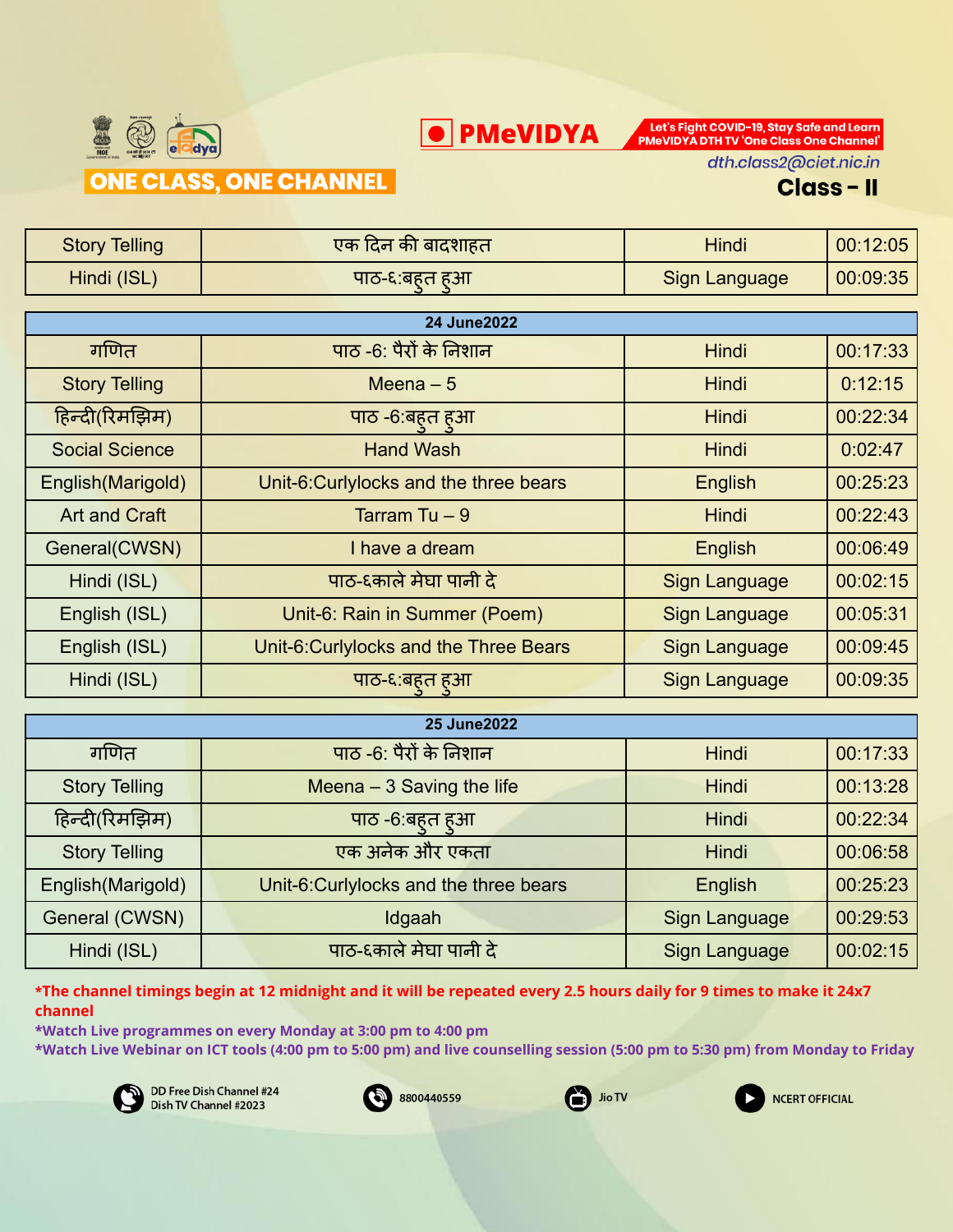



dth.class2@ciet.nic.in

#### **Class-II**

| English (ISL) | Unit-6: Curlylocks and the Three Bears | <b>Sign Language</b> | 00:09:45 |
|---------------|----------------------------------------|----------------------|----------|
| English (ISL) | Unit-6: Rain in Summer (Poem)          | <b>Sign Language</b> | 00:05:31 |
| Hindi (ISL)   | पाठ-६:बहत हुआ                          | <b>Sign Language</b> | 00:09:35 |
|               |                                        |                      |          |
|               | <b>26 June 2022</b>                    |                      |          |
| Language      | Bablu Ki Naav                          | <b>Hindi</b>         | 00:21:10 |
| Language      | जब मूझे साँप ने काटा                   | <b>Hindi</b>         | 00:07:00 |
| Language      | Dan Ka Hisab                           | <b>Hindi</b>         | 00:16:30 |
| हिन्दी        | अपनी अपनी चौखट: चंद का चाँद            | Hindi                | 00:58:48 |
|               |                                        |                      |          |

Language | Lakdi Madki Kakdi | Hindi | 00:03:19

General (CWSN) | इंदगाह | Sign Language | 00:29:53

|                     | <b>27 June 2022</b>           |              |          |
|---------------------|-------------------------------|--------------|----------|
| गणित                | पाठ -6: पैरों के निशान        | <b>Hindi</b> | 00:17:33 |
| हिन्दी(रिमझिम)      | पाठ -6:बहुत हुआ               | <b>Hindi</b> | 00:22:34 |
| English (Raindrops) | Unit-6: Rain in Summer (Poem) | English      | 00:18:16 |
| <b>Urdu</b>         | باروف ا <i>ی</i> تباجی        | <b>Urdu</b>  | 0:34:16  |
| कला और शिल्प        | Tarram Tu $-8$                | <b>Hindi</b> | 00:24:06 |
| Maths (ISL)         | Chp-6: Footprints             | English      | 00:26:41 |

| <b>28 June 2022</b> |                               |              |          |
|---------------------|-------------------------------|--------------|----------|
| गणित                | पाठ -6: पैरों के निशान        | <b>Hindi</b> | 00:17:33 |
| हिन्दी(रिमझिम)      | पाठ -6:बहत हुआ                | <b>Hindi</b> | 00:22:34 |
| हिन्दी              | गॅंज                          | Hindi        | 00:15:11 |
| English (Raindrops) | Unit-6: Rain in Summer (Poem) | English      | 00:18:16 |

\*The channel timings begin at 12 midnight and it will be repeated every 2.5 hours daily for 9 times to make it 24x7 **channel**

**\*Watch Live programmes on every Monday at 3:00 pm to 4:00 pm**

**\*Watch Live Webinar on ICT tools (4:00 pm to 5:00 pm) and live counselling session (5:00 pm to 5:30 pm) from Monday to Friday**







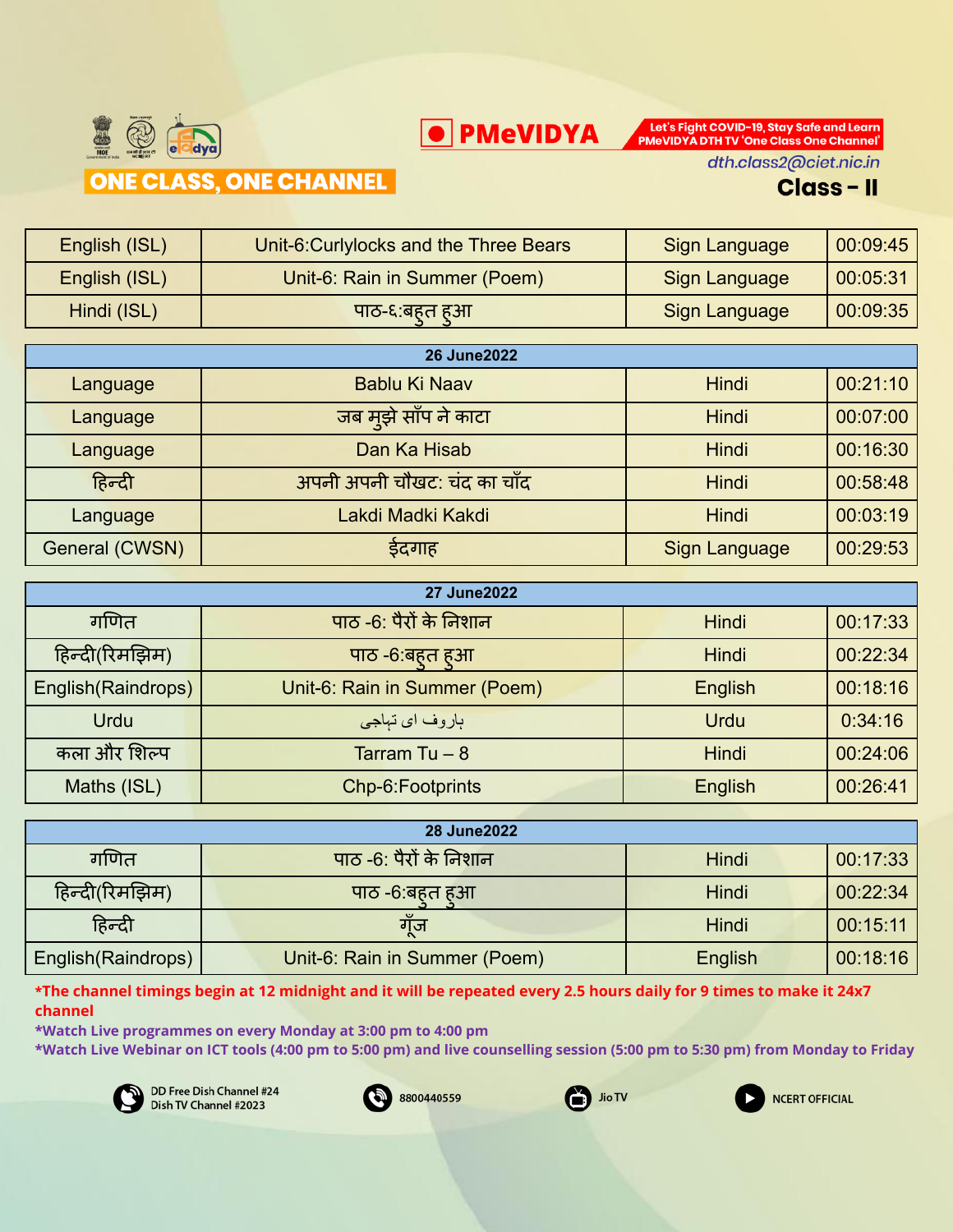



dth.class2@ciet.nic.in

#### **Class-II**

| कला और शिल्प | Tarram Tu $-9$    | Hindi   | 00:22:43 |
|--------------|-------------------|---------|----------|
| Maths (ISL)  | Chp-6: Footprints | English | 00:26:41 |
| हिन्दी       | गोद लिए दादाजी    | Hindi   | 00:18:44 |

| <b>29 June2022</b>   |                                       |                      |          |
|----------------------|---------------------------------------|----------------------|----------|
| हिन्दी(रिमझिम)       | पाठ -6:बहत हुआ                        | <b>Hindi</b>         | 00:22:34 |
| English(Raindrops)   | Unit-6: Rain in Summer (Poem)         | English              | 00:18:16 |
| <b>Mathematics</b>   | Chp-6:Footprints                      | English              | 00:18:58 |
| General              | Homophones                            | English              | 00:22:51 |
| English (ISL)        | Unit-6: Rain in Summer (Poem)         | <b>Sign Language</b> | 00:05:31 |
| General (CWSN)       | हाथी चल्लम चल्लम                      | <b>Sign Language</b> | 00:06:52 |
| Hindi (ISL)          | पाठ-६काले मेघा पानी दे                | <b>Sign Language</b> | 00:02:15 |
| English (ISL)        | Unit-6:Curlylocks and the Three Bears | <b>Sign Language</b> | 00:09:45 |
| <b>Story Telling</b> | हुदहुद                                | Hindi                | 00:25:50 |
| Hindi (ISL)          | पाठ-६:सावन का गीत                     | <b>Sign Language</b> | 00:02:01 |

| 30 June2022          |                                        |               |          |
|----------------------|----------------------------------------|---------------|----------|
| हिन्दी(रिमझिम)       | पाठ -6:बहत हुआ                         | <b>Hindi</b>  | 00:22:34 |
| कला और शिल्प         | <b>Toys from Trash: Monkey Acrobat</b> | <b>Hindi</b>  | 0:01:31  |
| English(Raindrops)   | Unit-6: Rain in Summer (Poem)          | English       | 00:18:16 |
| General              | Rhyming words-2                        | English       | 00:32:03 |
| <b>Mathematics</b>   | Chp-6:Footprints                       | English       | 00:18:58 |
| Hindi (ISL)          | पाठ-६काले मेघा पानी दे                 | Sign Language | 00:02:15 |
| <b>Story Telling</b> | एक अनेक और एकता                        | <b>Hindi</b>  | 00:06:58 |

\*The channel timings begin at 12 midnight and it will be repeated every 2.5 hours daily for 9 times to make it 24x7 **channel**

**\*Watch Live programmes on every Monday at 3:00 pm to 4:00 pm**

**\*Watch Live Webinar on ICT tools (4:00 pm to 5:00 pm) and live counselling session (5:00 pm to 5:30 pm) from Monday to Friday**